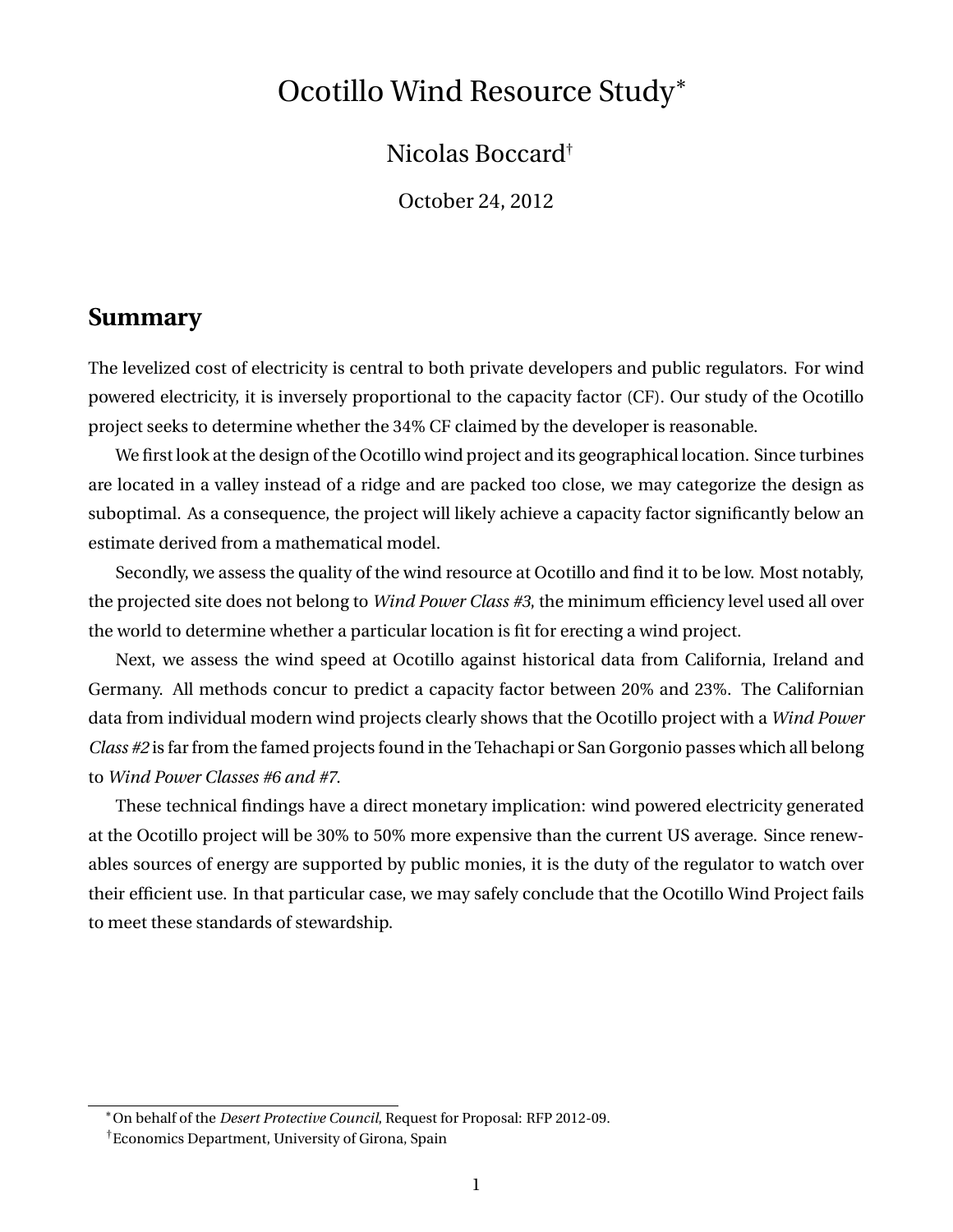# Ocotillo Wind Resource Study

|          | <b>Contents</b>    |   | <b>Capacity Factor</b><br>4 |     |                             |   |  |
|----------|--------------------|---|-----------------------------|-----|-----------------------------|---|--|
|          |                    |   |                             |     | California                  | 5 |  |
|          |                    |   |                             |     | 4.2 Republic of Ireland     | 6 |  |
| $\bf{1}$ | <b>Objective</b>   | 2 |                             | 4.3 | German Lander of Schleswig- |   |  |
|          | 2 Layout Design    | 2 |                             |     | Holstein                    |   |  |
|          | 3 Wind Density Map | 4 | 5                           |     | <b>Economics</b>            | 8 |  |

### <span id="page-1-0"></span>**1 Objective**

The economic comparison of electric generation technologies is based on the concept of *levelized cost*. For a given technology, productive units are compared across space and time using again the same concept which is thus central to both profit making developers and regulators. In the particular case of wind powered electricity, the absence of variable cost makes the levelized cost inversely proportional to the *capacity factor* (CF). The latter, expressed as a percentage, measures the availability of wind all along the year.

The Ocotillo developer claims an output of 891GWh per year for a nameplate capacity of 315MW i.e.,  $CF = \frac{891}{315 \times 8.760} \approx 32.2\%$  $CF = \frac{891}{315 \times 8.760} \approx 32.2\%$  $CF = \frac{891}{315 \times 8.760} \approx 32.2\%$  while later on it directly claims a CF of 34%.<sup>1</sup> This estimated value is usually obtained by applying wind speed data recorded on site to the power curve of the best wind turbine currently available on the market. Our study of the Ocotillo wind resource seeks to determine whether this claim is warranted or not and offers some basic policy considerations.

### <span id="page-1-1"></span>**2 Layout Design**

As can be checked from the documents lodged with the Bureau of Land Management [\(BLM\)](http://on.doi.gov/eMSOsQ) by the developer, the Ocotillo wind project site lies inside a valley and is cut across by a highway and a high voltage transmission line.<sup>[2](#page-1-3)</sup> These features reduce the cost of transporting turbines on site and the cost of connecting the project to the state electricity grid. Yet, by renouncing the greater winds found on the ridge of nearby mountains, the developer has purposely chosen a lesser capacity factor. This prediction will be borne out by the analysis of wind density in the next section.

Beyond the site choice, we can also inquire about the distribution of turbines within the select area. This is warranted by the so-called *shadowing* phenomena: the fact that each turbine perturbs the wind flow when extracting kinetic energy and therefore leaves less energy to be extracted by all

<span id="page-1-3"></span><span id="page-1-2"></span><sup>&</sup>lt;sup>1</sup>Resolution E-4458 (p2 and p21) from the energy division of the public utilities commission of the state of California.

<sup>&</sup>lt;sup>2</sup>Using Google [StreetMap,](http://bit.ly/OGpvUv) one need not visit the site to check these elementary facts.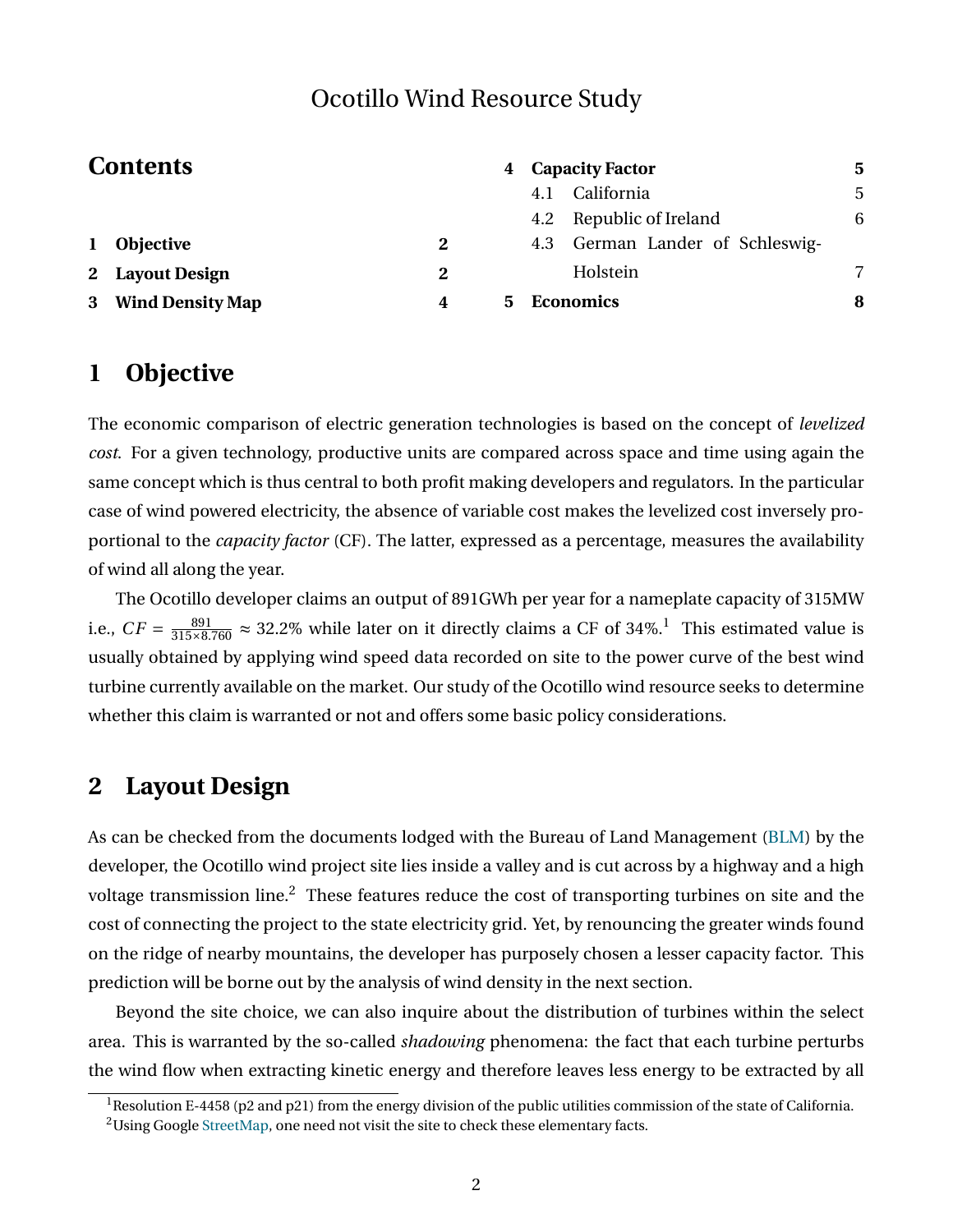

<span id="page-2-0"></span>Figure 1: Turbine Layout at the Ocotillo Project

turbines sitting behind. As seen on Figure [1,](#page-2-0) an average of 6 turbines are packed along a one mile line i.e., they stand at a maximum distance of  $\frac{1609}{5}$  = 322 meters while successive lines are distant by about half a mile i.e., 804 meters. As reported by the authoritative book of [Kaltschmitt et al.](#page-8-0) [\(2007\)](#page-8-0), the section on optimal sitting states: "Depending on the specific site conditions, between 8 and 10 times the rotor diameter is required with regard to the main wind direction, and between 4 and 5 crosswise". The Ocotillo project comprises 112 turbines totaling [3](#page-2-1)15MW of power i.e., 2.8MW per turbine.<sup>3</sup> The rotor diameter for that class of turbine being 110 meter, the optimal distances should then be at least 440 and 880 meters. We thus see that the Ocotillo design comes short of respecting the standard guidelines for building an efficient wind project.

Our findings regarding *valley sitting* and *shadowing* lead us to a first conclusion: the Ocotillo design is suboptimal and will therefore achieve a capacity factor significantly below an estimate derived from a mathematical model.

<span id="page-2-1"></span><sup>&</sup>lt;sup>3</sup>Since the developer intends to use "commercially proven wind turbines", he must be planning to use the latest 3MW models whose rotor diameter is 110 meters.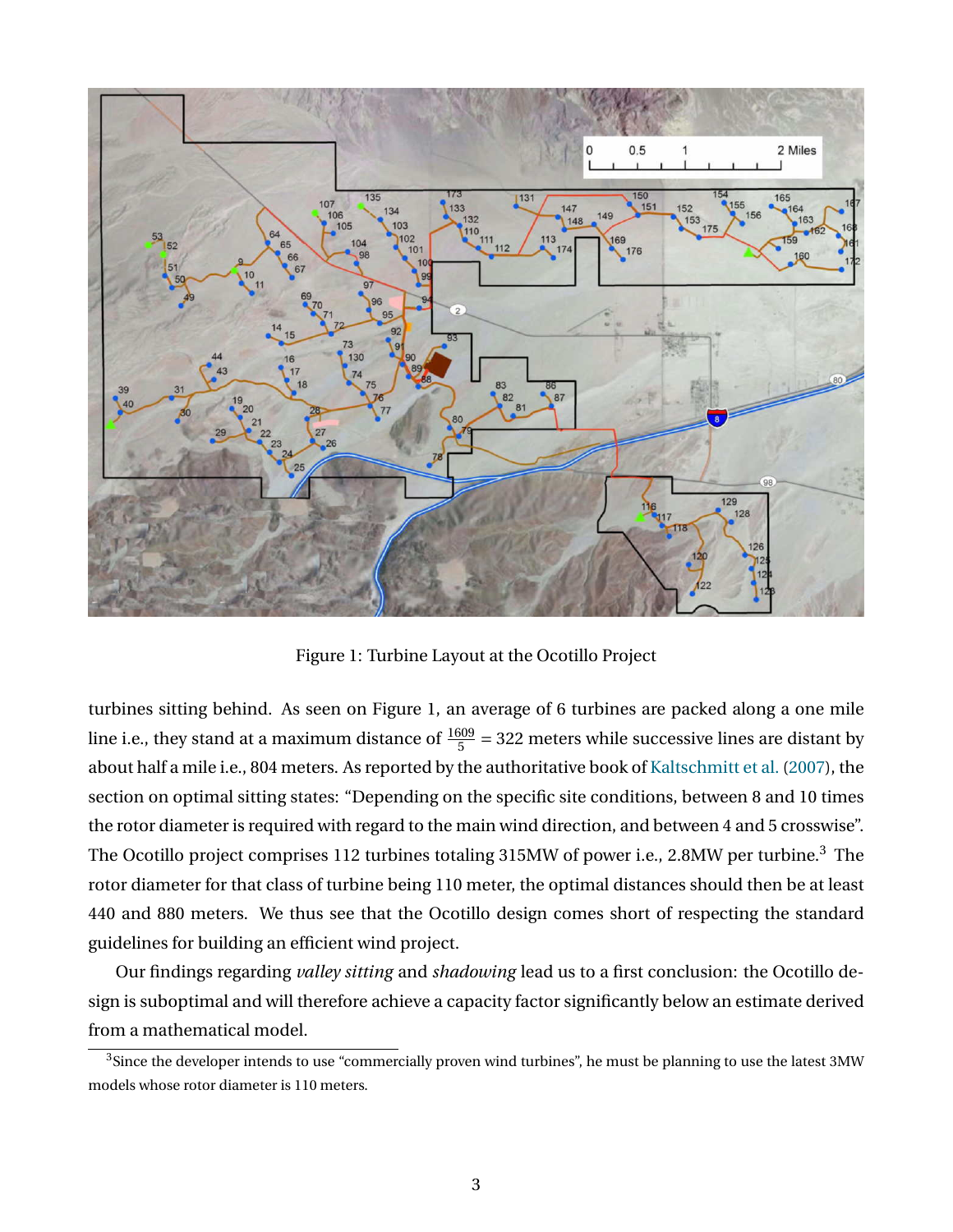### <span id="page-3-0"></span>**3 Wind Density Map**

To assess more precisely the intrinsic quality of the Ocotillo project, we use wind density mapping. The Pacific Northwest Laboratory (PNL), a federal research center, created a national wind resource assessment for the Department of Energy (DOE) in 1986. PNL [classifies](http://en.wikipedia.org/wiki/Wind_profile_power_law) wind power by class, with #1 consisting of very light winds and #7 the strongest ones. It is customary for regulators around the world to limit wind project development to locations classified #3 or more.<sup>[4](#page-3-1)</sup>

The developer claims in its application for funding to the North American Bank an average of  $6.2 \mathrm{ms}^{-1}$  across the entire site at 80 meters of hub height. Now, power class #2 is defined as power per square meter below 300 Watts at 50m hub height which in turn is equivalent to wind speed of 6.4 $\rm ms^{-1}$ . The conversion to 80 meters height is done using the 1/7 power law  $\left(\frac{80}{50}\right)$  $\left(\frac{80}{50}\right)^{1/7} \approx 1.069$  i.e., speeds greater by 7% or 6.84 $\rm ms^{-1}$ . We thus come to our second conclusion: the Ocotillo project squarely belongs to *Wind Power Class #2*. If one is to follow the standard rule, this site should be listed as "unsuitable for the development of wind powered electricity".



<span id="page-3-2"></span>Figure 2: Ocotillo Wind Speed at 60 m hub-heigth

This conclusion is graphically confirmed on Figure [2](#page-3-2) which overlays the Ocotillo project outline upon a wind density map of the area created by [AWS Truepower](http://www.awstruepower.com) (freely available online).<sup>[5](#page-3-3)</sup> The project area shown with a heavy white line goes from yellow to blue. Since the 112 turbines are evenly spread over the entire site, the average green color is a good proxy of the average wind speed over the wind project. The color scale indicates an approximate average speed of 6.5ms<sup>-1</sup> at 60 meter elevation which puts the project at the limit between Power Classes #2 and #3.

<span id="page-3-3"></span><span id="page-3-1"></span> ${}^{4}$ Equivalently, feed-in tariffs are set so as to make class #3 break even i.e., earn a fair return.

<sup>5</sup>As recalled by [Brower](#page-8-1) [\(2010\)](#page-8-1): "AWS has worked with the National Renewable Energy Laboratory (NREL) to produce the only seamless, high-resolution wind resource dataset for the US".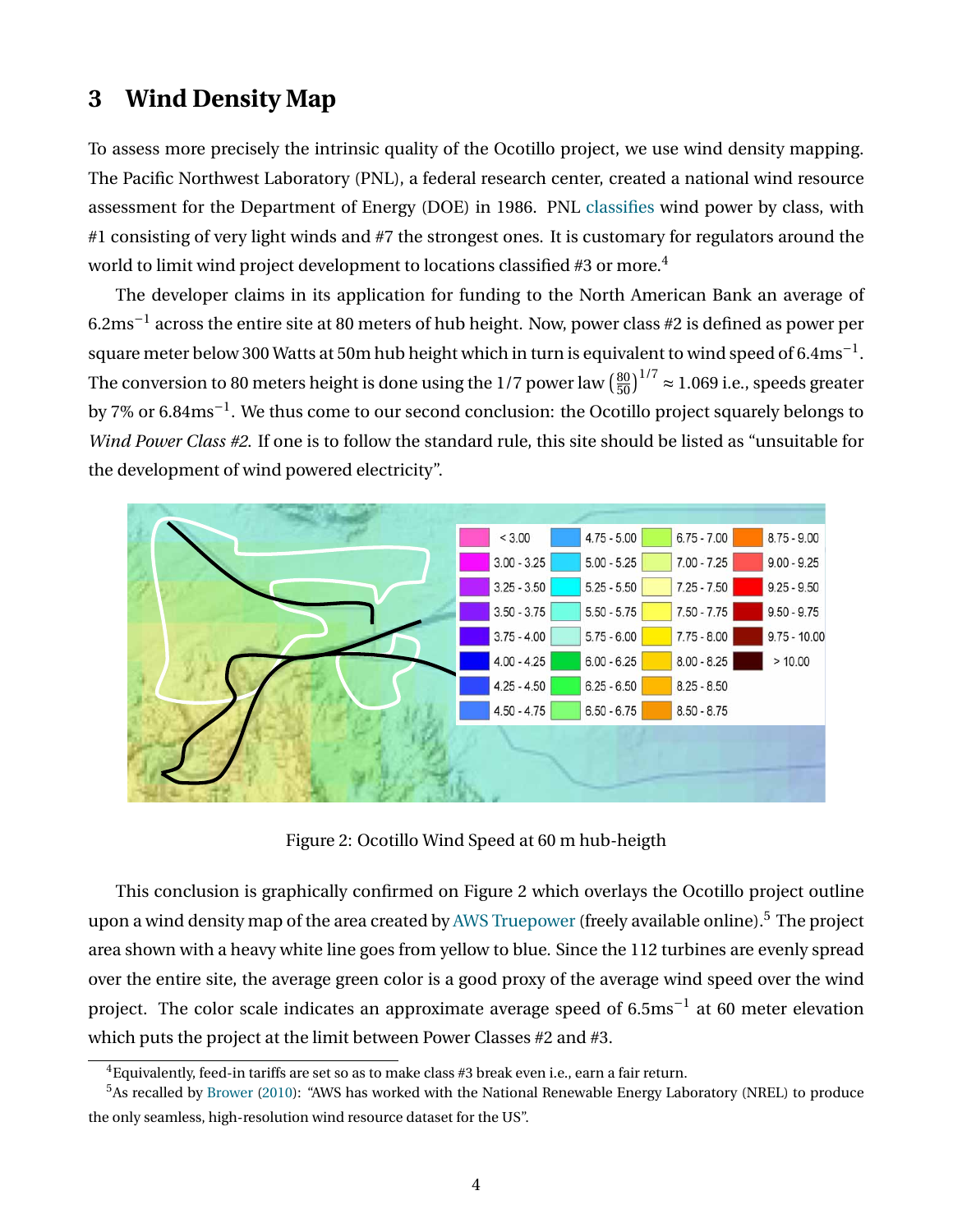### <span id="page-4-0"></span>**4 Capacity Factor**

In this section, we assess the wind speed at Ocotillo against historical data. For that task we use the extensive information that is available for California, the Republic of Ireland and Germany regarding wind powered electricity. In order to carry a meaningful comparison, it is important to use states with a long experience because wind not only varies during the hour, the day and the year but also across years. Having a decade of observation guarantees that we are looking at the true capacity factors of these countries or territories.

Whatever the degree of error that may exists in the following identification strategies, they all concur to put a very low upper bound upon the capacity factor that may be achievable at Ocotillo. Our third conclusion follows: the 34% capacity factor claimed by the Ocotillo developer is far off the mark and shall never be achieved.

#### <span id="page-4-1"></span>**4.1 California**

Using [EIA](http://www.eia.gov/electricity/data/eia923/) reports from 1996 until 2011 relative to power plant characteristics and generation, we have have been able to build a table of "post 1990" Californian wind projects with the individual capacity factors for as many years as available. Next, we use information from EIA and BLM documents to infer the precise geographical location of each project. Lastly, we use the 2003 GIS data from [NREL](http://www.nrel.gov/gis/data_wind.html) for California to attach a power class to each project. We are then able to produce Table [1](#page-5-1) and Figure [3.](#page-4-2) Power class outliers were either confirmed or corrected using AWS' [wind navigator](https://windnavigator.com) which is based on their latest wind speed data and mathematical modeling (cf. [Brower](#page-8-1) [\(2010\)](#page-8-1)). Extending the linear fit towards Power Class #2 reveals the likely 21% capacity factor for the Ocotillo project.



<span id="page-4-2"></span>Figure 3: Power Class vs. Capacity Factor in California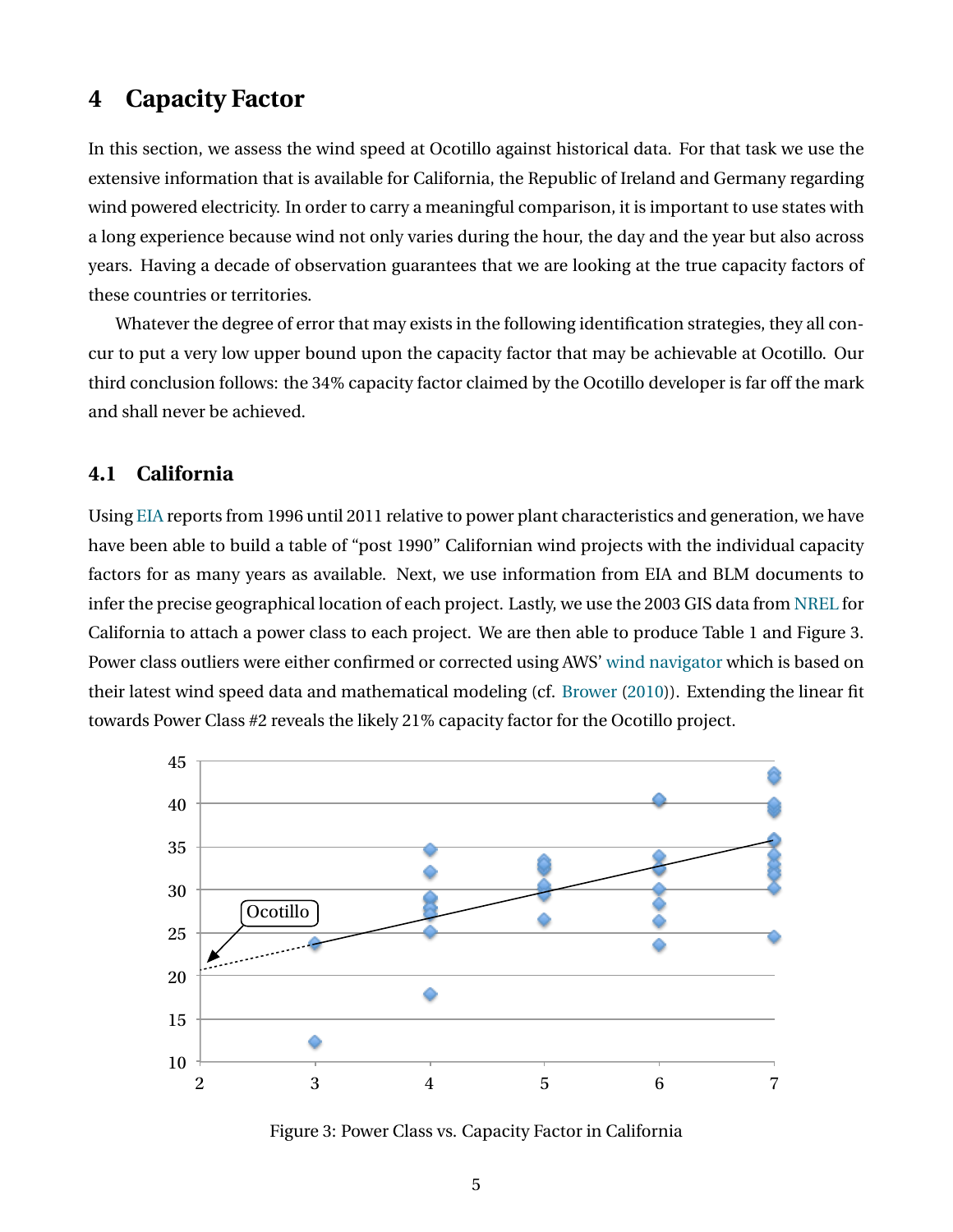| Name                             |    | <b>PWC</b><br>MW     | CF   | Name                                 | MW  | <b>PWC</b>     | CF   |
|----------------------------------|----|----------------------|------|--------------------------------------|-----|----------------|------|
| Coram Energy LLC                 |    |                      | 43.6 | Tehachapi Wind Resource II           | 8   | 6              | 23.5 |
| Coram Energy LLC (ECT)           |    | $\overline{7}$<br>8  | 43.0 | Kumeyaay Wind                        | 50  | 5 <sup>1</sup> | 33.5 |
| Mountain View I                  | 44 | $\overline{7}$       | 40.0 | <b>Cabazon Wind Partners</b>         | 41  | 5 <sup>1</sup> | 32.9 |
| Mountain View III                | 22 | $\overline{7}$       | 39.6 | Shiloh I Wind Project                | 150 | 5 <sup>1</sup> | 32.8 |
| Dillon Wind LLC                  | 45 | $\overline{7}$       | 39.1 | Shiloh Wind Project 2 LLC            | 150 | 5 <sup>1</sup> | 32.3 |
| Mountain View II                 |    | $\overline{7}$<br>22 | 35.8 | <b>Hatchet Ridge Wind Project</b>    | 101 | 5 <sup>1</sup> | 30.5 |
| Ridgetop                         |    | $\overline{7}$<br>47 | 35.8 | Alta Wind Energy Center I            | 150 | 5 <sup>1</sup> | 30.1 |
| Mojave 5                         |    | $\overline{7}$<br>23 | 34.0 | <b>Buena Vista Energy LLC</b>        | 38  | 5              | 29.4 |
| Mojave 3                         |    | $\overline{7}$<br>24 | 33.0 | Victory Garden Phase IV LLC          | 22  | 5 <sup>1</sup> | 26.5 |
| <b>Garnet Wind Energy Center</b> |    | 7                    | 32.2 | Diablo Wind LLC                      | 20  |                | 34.7 |
| Mojave 4                         | 29 | $\overline{7}$       | 31.7 | <b>Whitewater Hill Wind Partners</b> | 62  |                | 32.0 |
| Coram Tehachapi                  | 7  | $\overline{7}$       | 30.2 | High Winds LLC                       | 146 | 4              | 29.1 |
| <b>Cabazon Wind Farm</b>         |    | 7<br>40              | 24.5 | FPL Energy Montezuma Winds LLC       | 37  |                | 28.9 |
| Oak Creek Energy Systems I       |    | 6 <sup>1</sup><br>23 | 40.4 | Solano Wind                          | 24  | 41             | 27.9 |
| Oak Creek Energy Systems I       | 4  | 6 <sup>1</sup>       | 40.4 | Solano Wind                          | 63  |                | 27.9 |
| San Gorgonio Westwinds II LLC    | 43 | $6\phantom{1}$       | 33.9 | <b>High Winds LLC</b>                | 16  | 4              | 27.1 |
| Karen Avenue Windfarm            | 12 | 6 <sup>1</sup>       | 32.5 | Pine Tree Wind Power Project         | 135 | $\overline{4}$ | 25.1 |
| Oasis Wind                       | 60 | 6 <sup>1</sup>       | 32.5 | <b>ENXCO Wind Farm V</b>             | 60  |                | 17.9 |
| Sky River LLC                    |    | $6\phantom{1}$       | 30.0 | Edom Hills Project 1 LLC             | 21  | 3              | 23.8 |
| Dutch Wind Energy                |    | $6\phantom{1}$<br>8  | 28.3 | <b>Tres Vaqueros Wind Farms LLC</b>  | 28  | 31             | 12.4 |
| Tehachapi Wind Resource II       | 14 | $6\vert$             | 26.3 |                                      |     |                |      |

<span id="page-5-1"></span>

| Table 1: Modern California Wind Projects |
|------------------------------------------|
|------------------------------------------|

Notation: "MW" stands for the installed capacity in MW, "PWC" for the Power Class and "CF" for the average capacity factor over all years posterior to either 1996 or the project first full year of operation.

#### <span id="page-5-0"></span>**4.2 Republic of Ireland**

Our first international comparison builds on a country with an excellent wind resource, the republic of Ireland (located in the Atlantic west of Britain).

Zooming over individual projects on Figure [4](#page-6-1) (cf. [Original\)](http://www.seai.ie/Renewables/Wind_Energy/Wind_Maps/) allows to identify the wind speed at each location. We have repeated this operation for the projects with the largest capacity and found that on average, Irish wind projects sit at yellow locations. The corresponding wind speed is  $9\mathrm{ms}^{-1}.^6$  $9\mathrm{ms}^{-1}.^6$ Hence, the Ocotillo average wind speed is at least  $\frac{9-6}{9}$  ≈ 33% lesser than in Ireland. Lastly, the capacity factor for the whole of Ireland is 30% on average during the last decade (similar to US value), so that the Ocotillo capacity factor cannot be greater than  $0.30 \times 0.67 = 20\%$  $0.30 \times 0.67 = 20\%$  $0.30 \times 0.67 = 20\%$ .<sup>7</sup>

<span id="page-5-2"></span><sup>&</sup>lt;sup>6</sup>Being conservative, we are also accounting for the 3% reduction needed to convert wind speed measured at 75 meters down to a 60 meters height.

<span id="page-5-3"></span> $7$ Wind power is a function of the cube of wind speed. By performing a linear interpolation, we are minimizing the Ocotillo drawback.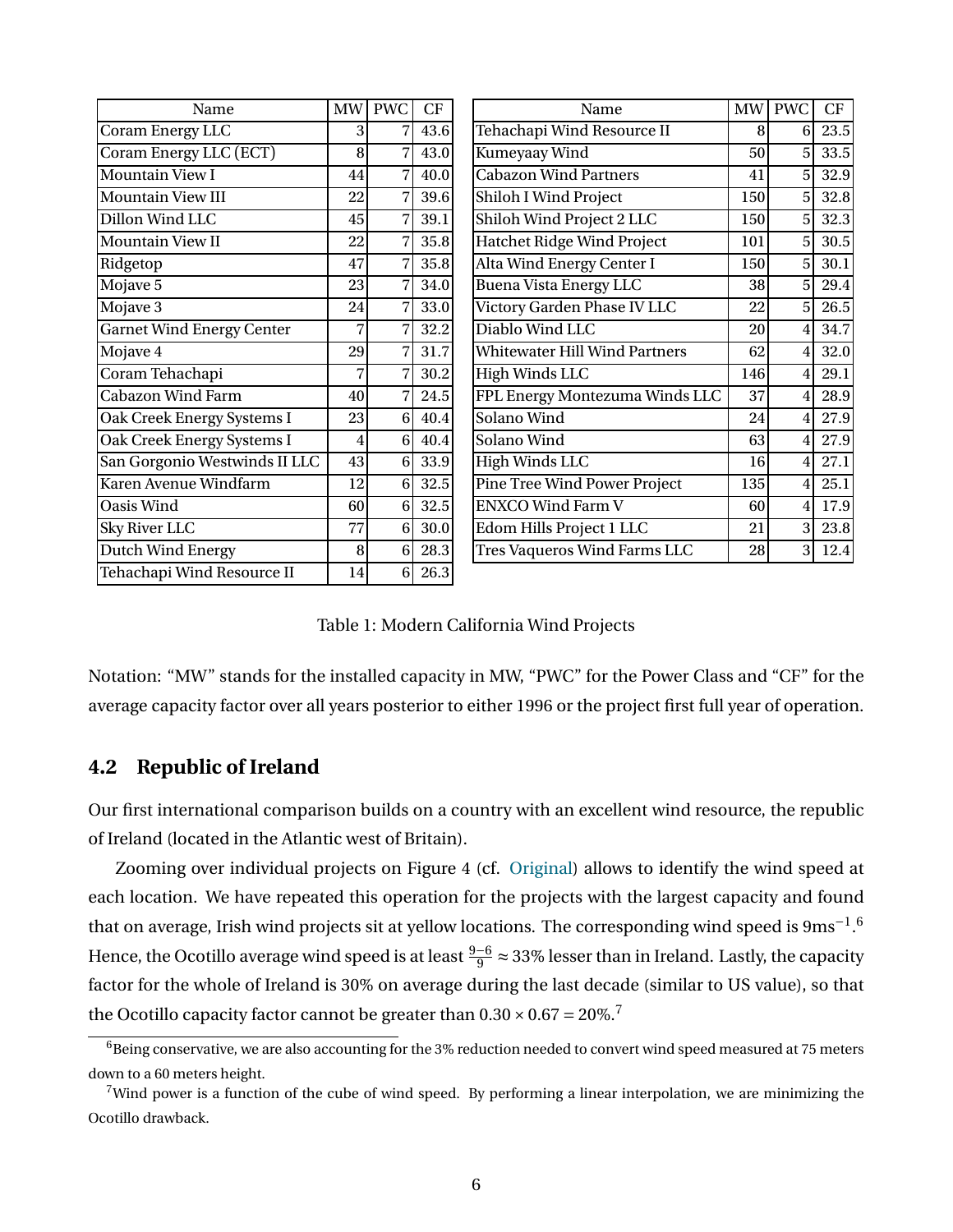

<span id="page-6-1"></span>Figure 4: Irish wind map at 75m with wind projects locations

#### <span id="page-6-0"></span>**4.3 German Lander of Schleswig-Holstein**

Germany is a leader in wind powered electricity with a capacity of 29GW even though it is endowed with a poor wind resource; its capacity factor over the last decade has systematically remained below 21%. Within the country, the northern lander of Schleswig-Holstein with an installed capacity of 3.3GW enjoys the best wind resource (*C F* = 23.2%) along the north sea shores as shown on Figure [5](#page-7-1) (cf. [Deutscher Wetterdienst\)](http://bit.ly/S88NO8).

As shown on Figure [6,](#page-8-2) nearly three thousands turbines are scattered over the lander mostly near the shores where wind is stronger (cf. [source\)](http://www.thewindpower.net/country_maps_en_2_germany.php).<sup>[8](#page-6-2)</sup> This concentration implies that the geographical average of wind speeds (average color) is an acceptable proxy for the wind speed enjoyed on average by wind projects in Schleswig-Holstein. Color coding informs us that the average wind speed is above  $7.5 \mathrm{ms}^{-1}$  . The corresponding value at 60m height is  $7.2 \mathrm{ms}^{-1}$  which is clearly greater than the Ocotillo average wind speed. Even if we account for the poor quality of our estimate, the regional capacity

<span id="page-6-2"></span> $^8$  Many areas of the lander achieve a density of more than 5 one MW turbine per km $^2\!$  .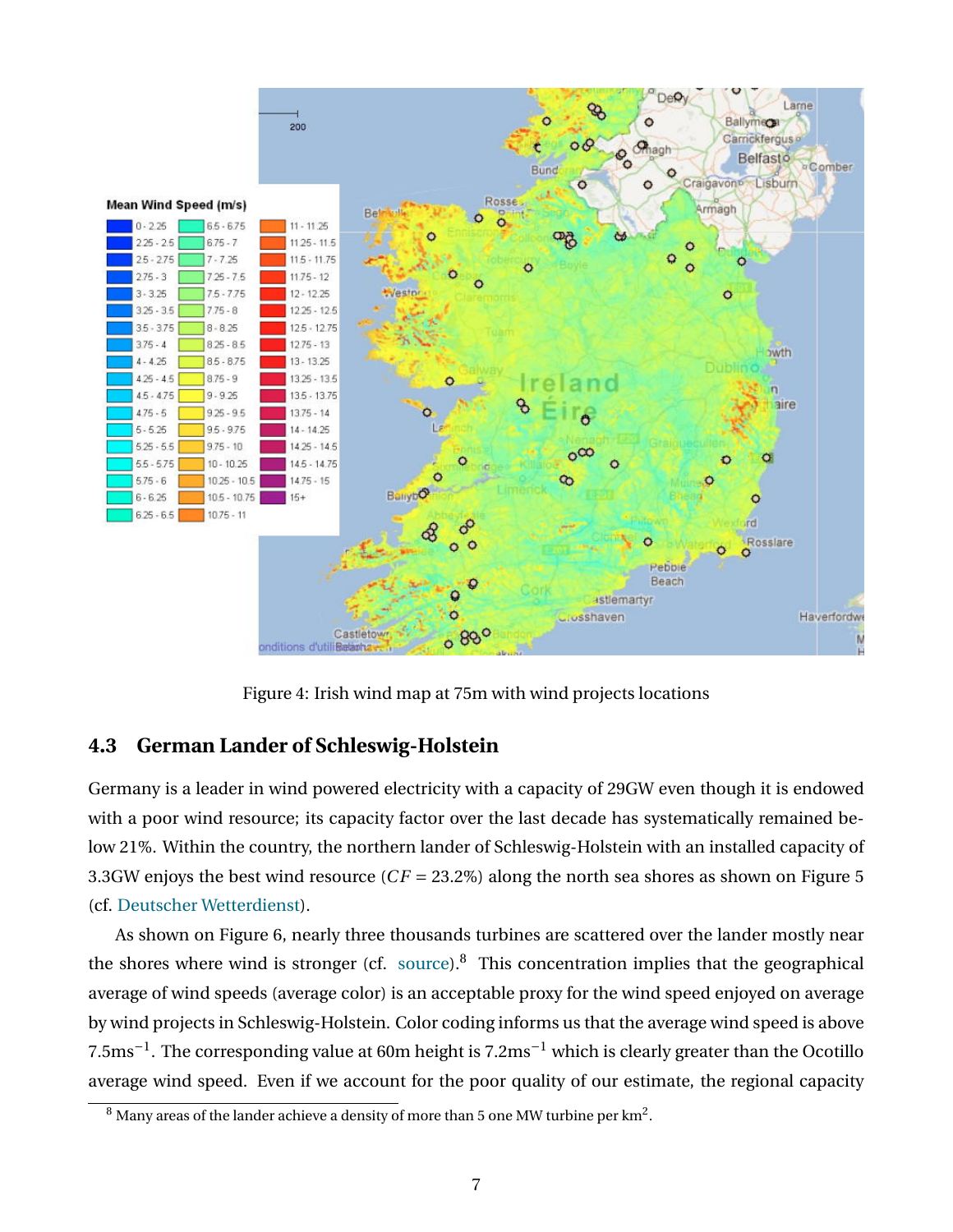

<span id="page-7-1"></span>Figure 5: Schleswig-Holstein Wind Map at 80m

factor of 23% appears to be a valid upper bound for the Ocotillo project.

# <span id="page-7-0"></span>**5 Economics**

Recall that the levelized cost of wind powered electricity is inversely proportional to the capacity factor. Since the latter is 30% on average in the US but likely to range between 23% and 20% at Ocotillo, the cost of electricity at the Ocotillo project is likely to be 30% to 50% more expensive.<sup>[9](#page-7-2)</sup> This is bad news for the financing institutions behind the project since their profit may be cut or even turned into a loss. Next, as that the electricity generated at Ocotillo is to be paid by clients of the regulated San Diego Gas & Electric Company, the Californian authorities are warranted to demand the outmost efficiency in the management of this renewable project, all the more as the developer will enjoy tax rebates and/or public subsidies. In our opinion, the Ocotillo project fails to meet these standards of stewardship and should not be allowed to continue.

<span id="page-7-2"></span><sup>9</sup>The ratio is between  $\frac{30}{23} \approx 1.3$  to  $\frac{30}{20} = 1.5$ .